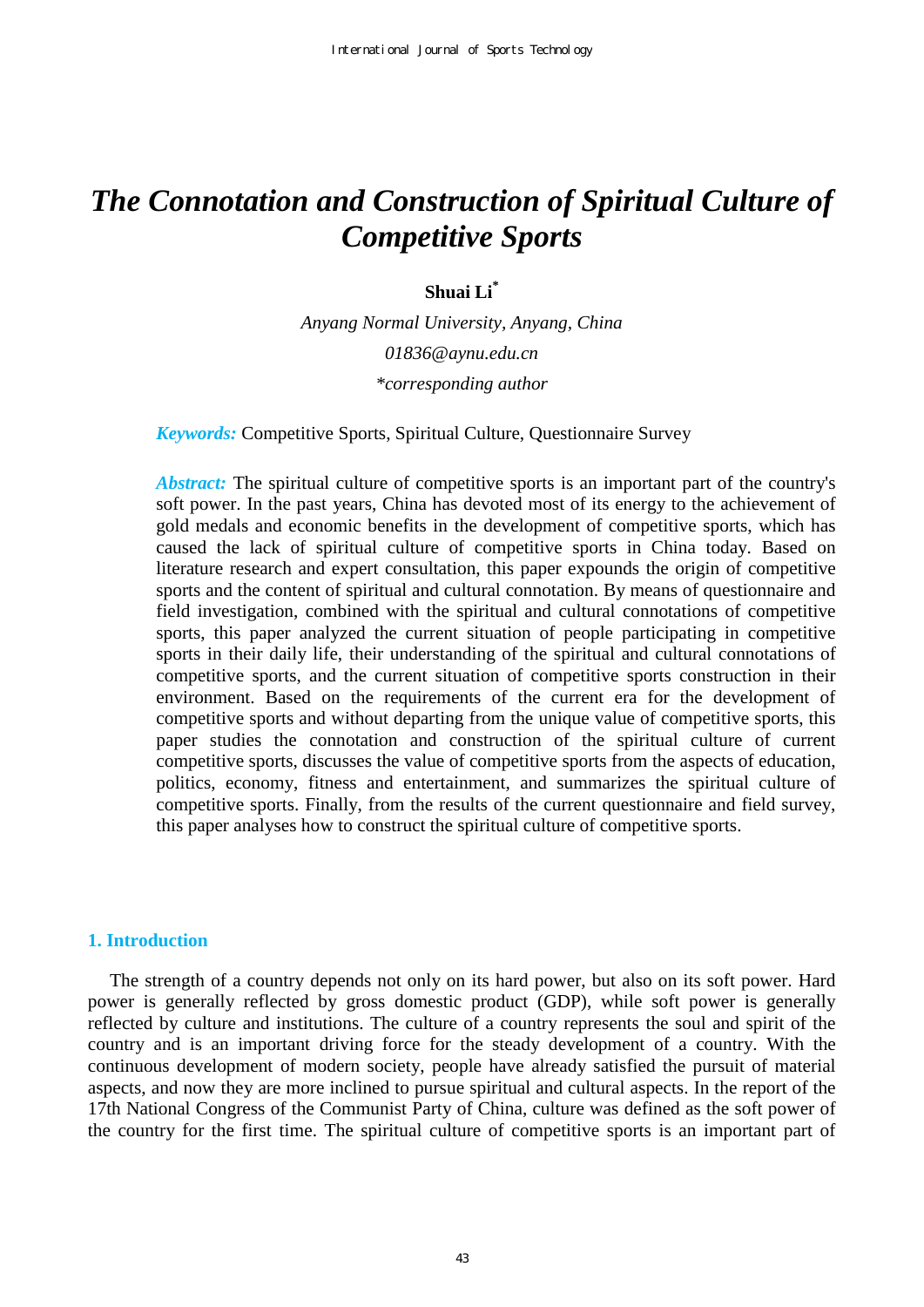culture.

Modern competitive sports originated in the West and first appeared in the Olympic Village of ancient Greece. It is a kind of sports that competes through the confrontation of strength and speed. Through continuous development, there are more and more competitive sports, more and more competitive content, and more and more perfect competition rules, the social influence is growing, and now it has developed into a grand event in which the whole world participates. Nowadays, in the Olympic Games [1], which are held regularly in a four-year cycle, competitive sports among countries are not only political and economic exchanges, but also cultural exchanges. According to the conditions of summer, winter, disabled people, youth, special groups and deaf people, they are divided into specific Olympic categories [2].

More than 50 years ago, Gu Shiquan and others in China divided sports into "mass sports" and "competitive sports", and the word "competitive sports" really appeared. The specific meaning of competitive sports is to strengthen the technical level of sports on the premise of exploring the greatest potential of human physical fitness and wisdom. Competitive sports are a sport that belongs exclusively to human beings. In the process of continuous development, a kind of culture is formed, which is not only influenced by politics, economy and society, but also has an impact on them in turn [3].

In the past years, most of our efforts in the development of competitive sports have been focused on the gold medals and economic benefits, while neglecting the spiritual and cultural development of competitive sports. As a result, the number of gold medals in our country is far ahead in the Olympic Games, but the lack of spiritual culture of competitive sports has also been highlighted [4]. Lack of spiritual culture of competitive sports has become an embarrassment in the development of competitive sports in China. We should face up to this shortcoming and carry out the construction of competitive sports spiritual culture through the study of competitive sports spiritual culture.

With the development of China's competitive sports under the socialist economic system, it gradually presents the requirements of international, market, business and profession. Therefore, the spiritual culture of competitive sports has the characteristics of the times. According to the construction of spiritual civilization with socialist characteristics in our country, we should continue, revise and improve it without divorcing from the unique value of competitive sports. Therefore, cultural construction through improving the spiritual and cultural connotation of current competitive sports can help athletes cultivate good mental state, establish correct outlook on life and values, and better improve the performance of Chinese competitive sports. By using athletes' examples, the spiritual culture of competitive sports is introduced into people's daily life, and the core values of socialism are cultivated, so as to contribute to the construction of socialist spiritual civilization [5].

On the basis of literature research and expert consultation, this paper has understood the origin and spiritual and cultural connotation of competitive sports in the past. By means of questionnaire and field investigation, combined with the spiritual and cultural connotations of competitive sports, this paper analyzed the current situation of people participating in competitive sports in their daily life, their understanding of the spiritual and cultural connotations of competitive sports, and the current situation of competitive sports construction in their environment. Based on the requirements of the current era for the development of competitive sports and without departing from the unique value of competitive sports, this paper studies the connotation and construction of the spiritual culture of current competitive sports, discusses the value of competitive sports from the aspects of education, politics, economy, fitness and entertainment, and summarizes the spiritual culture of competitive sports. And from the current questionnaire and the results of the field survey, it analyses how to build the spiritual culture of competitive sports.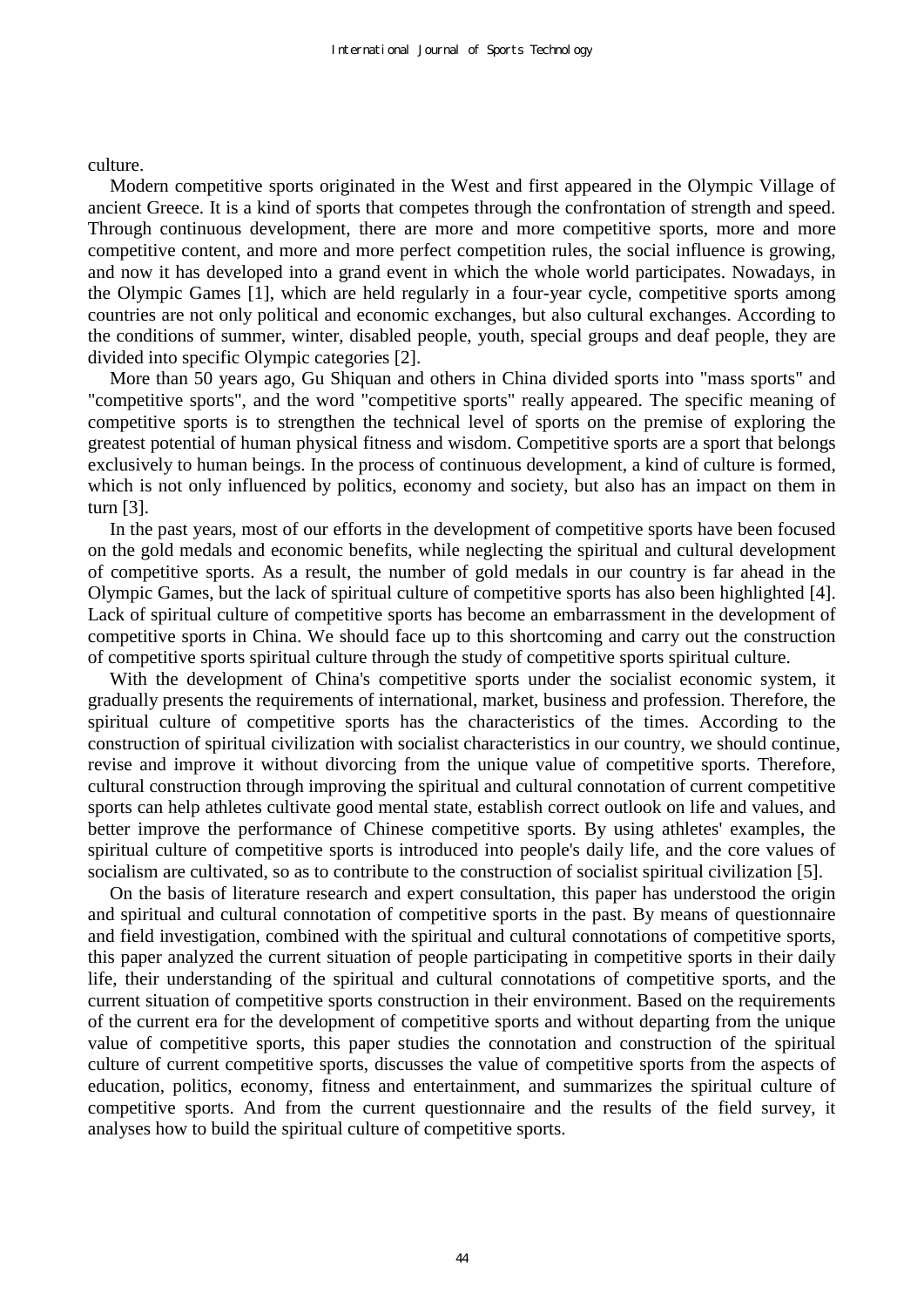## **2. Research Process**

## **2.1. Research Object**

Three districts, three universities and three companies were randomly selected. 30 people were selected from each location, totaling 90 people. The subjects were 90 people.

## **2.2. Research Methods**

#### 1) Literature Research Method

Search the information of competitive sports, spiritual culture of competitive sports, venue construction and propaganda of competitive sports on the Internet; Search the development history of domestic competitive sports, collect relevant policies and reports on establishing and building spiritual culture of competitive sports in China, which is to study the connotation and content of spiritual culture of competitive sports. The structure provides a theoretical basis.

2) Expert Consultation Method

Through searching the relevant reports on the connotation of competitive sports and competitive sports spiritual culture on the internet, and the experts mentioned in the reports consult the current situation and future development of the connotation and construction of competitive sports spiritual culture.

3) Questionnaire Survey

Three communities, three universities and three companies were randomly selected. Thirty people were selected from each location. A total of 90 people filled in the questionnaire. According to their own situation, they answered the spiritual and cultural connotation and construction content of competitive sports. The questionnaire consists of three parts. The first part is the investigation of the situation of participating in competitive sports. The second part is the investigation of the participants' understanding of the spiritual and cultural connotation of competitive sports. The third part is the investigation of the sports facilities in the environment where the investigators are located. The results of these questionnaires need to be checked and collated by three different staff members to ensure the correctness of the survey results. By collating and analyzing the results of the valid questionnaires collected, this paper investigates the connotation and construction of competitive sports spiritual culture.

4) Field Survey Method

In the 9 randomly selected sites, the sports facilities, propaganda and organization of each site were recorded.

#### **3. Analysis of the Survey Results**

There are no invalid questionnaires in this questionnaire survey. Each questionnaire does not fill in the personal information of participants, but only fills in the results of locations and options according to their own circumstances. After compiling and counting the 90 questionnaires, the results of the 90 questionnaires are analyzed from the following three aspects.

## **3.1. Analysis of the Investigation Result of Participation in Competitive Sports**

In the questionnaire, the results of participating in competitive sports are shown in Figure 1. As can be seen from Figure 1, almost all people are willing to participate in competitive sports, and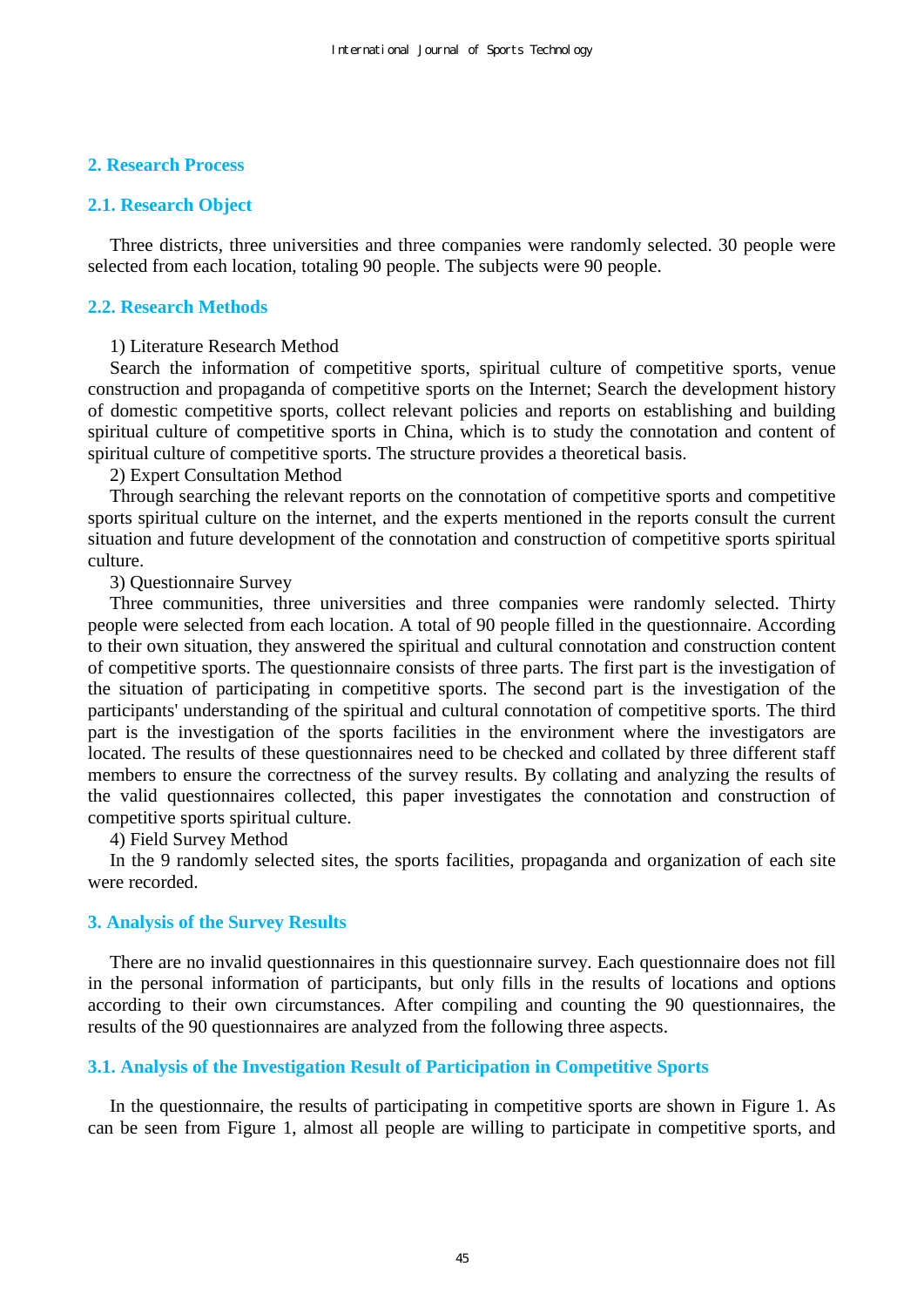almost all people are willing to represent the collective to participate, indicating that everyone has a strong sense of collective honor. In the process of competition, 100% of the people choose to abide by the relevant provisions of competitive sports, conduct healthy competition, and create a fair and just competition environment. In the competitive process, 100% of the people choose to help those who need help when they are in trouble, rather than choose to stand by, which shows that everyone has a high ideological and moral accomplishment. These data show that in the process of participating in competitive sports, everyone actually has a spiritual culture reflecting competitive sports. In the option of being able to face the failure of competitive sports with a relaxed attitude, 69% of the candidates can easily face, and 31% can't. Because the ultimate goal of competitive sports is to win, in the eyes of ordinary people, only winning is success. In this way, we can't face the failure of competition positively. In order to win, we may ignore the rules of competition and not enjoy the pleasure in the process of competition, resulting in psychological and physiological problems. Therefore, propaganda of competitive sports content includes not only the introduction of competitive rules, but also the requirement of regularity and fairness of competitive sports, and also the propaganda of competitive sports spiritual culture.



*Figure 1: The results of participating in competitive sports* 

# **3.2. Analysis of the Survey Result on the Spiritual and Cultural Connotation of Competitive Sports**

In the questionnaire, the results of the survey on the spiritual and cultural connotation of competitive sports reflected by the participants are shown in Figure 2. From Figure 2, we can see that "fully reflect" is the most important option, followed by "general" option. Therefore, although everyone can't fully understand the spiritual and cultural connotation of competitive sports, they still have a certain understanding of the spiritual culture of competitive sports. Especially in the sports spirit of "national supremacy", the most people choose the option of "fully reflecting". In the world event of the Olympic Games, the "national supremacy spirit" is more vivid and vivid. Not only athletes, but also ordinary people pay close attention to the event and feel the "national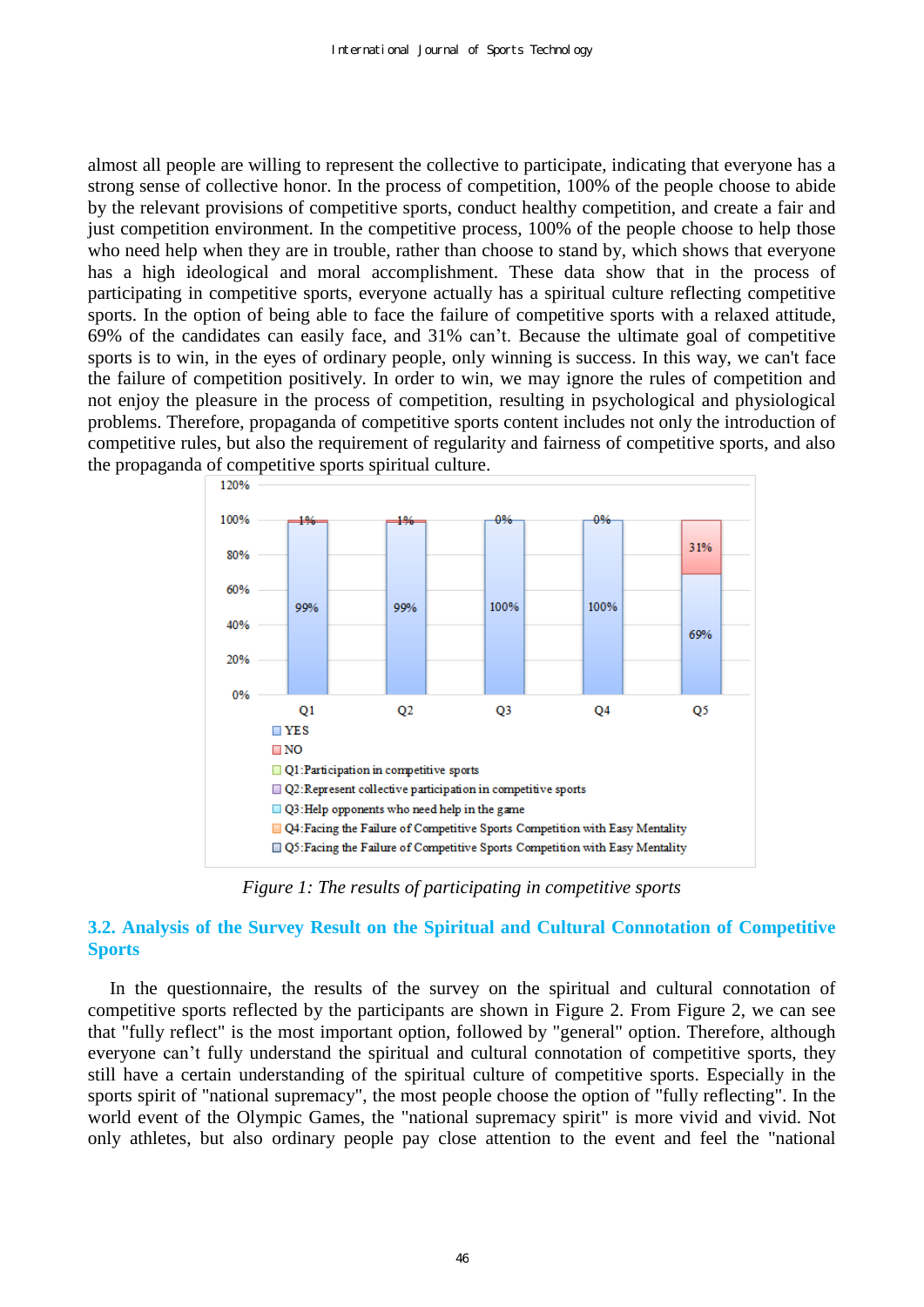supremacy spirit". Every athlete no longer represents himself, but represents the country behind him. The honors won by competitive sports are also included in the national honors. In competitive sports, the slogan "National Glory" is often mentioned. Every gold medal will excite everyone. From this result, we know that people have a high degree of acceptance of the connotation of competitive sports spiritual culture, which is conducive to the study of the connotation and construction of competitive sports spiritual cultures, and it is more conducive to the construction of competitive sports spiritual culture.



*Figure 2: The results of the survey on the spiritual and cultural connotation of competitive sports reflected by the participants* 

# **3.3. Analysis of the Investigation Results of the Current Situation of Competitive Sports Construction**

In the questionnaire, the results of the survey on the sports facilities in the environment of the participants are shown in Figure 3. According to the proportion of "yes" from large to small, there are gymnasiums nearby, sports equipment nearby, people or organizations organizing sports, propaganda of competitive sports, and sports materials. The result of this proportion shows that there is still a demand for sports. Only when there is a demand can there is a market. Therefore, the gymnasium exists for this demand. The national efforts in popularizing sports equipment are visible, but because of too many places, too many people, difficult maintenance and other reasons, it is difficult to improve the popularity of sports equipment in public facilities in people's living areas. The proportion of people or associations in organized competitive sports is much less than that with sports equipment. Therefore, in daily life, because no one organizes sports equipment idle, the proportion of people who actively participate in sports is too small. In the survey of propaganda and information, a large number of people do not fill in the information clearly because they are too busy in their daily work and other reasons. Therefore, the results of the investigation on the sports facilities in the environment of the participants need to be investigated on the spot.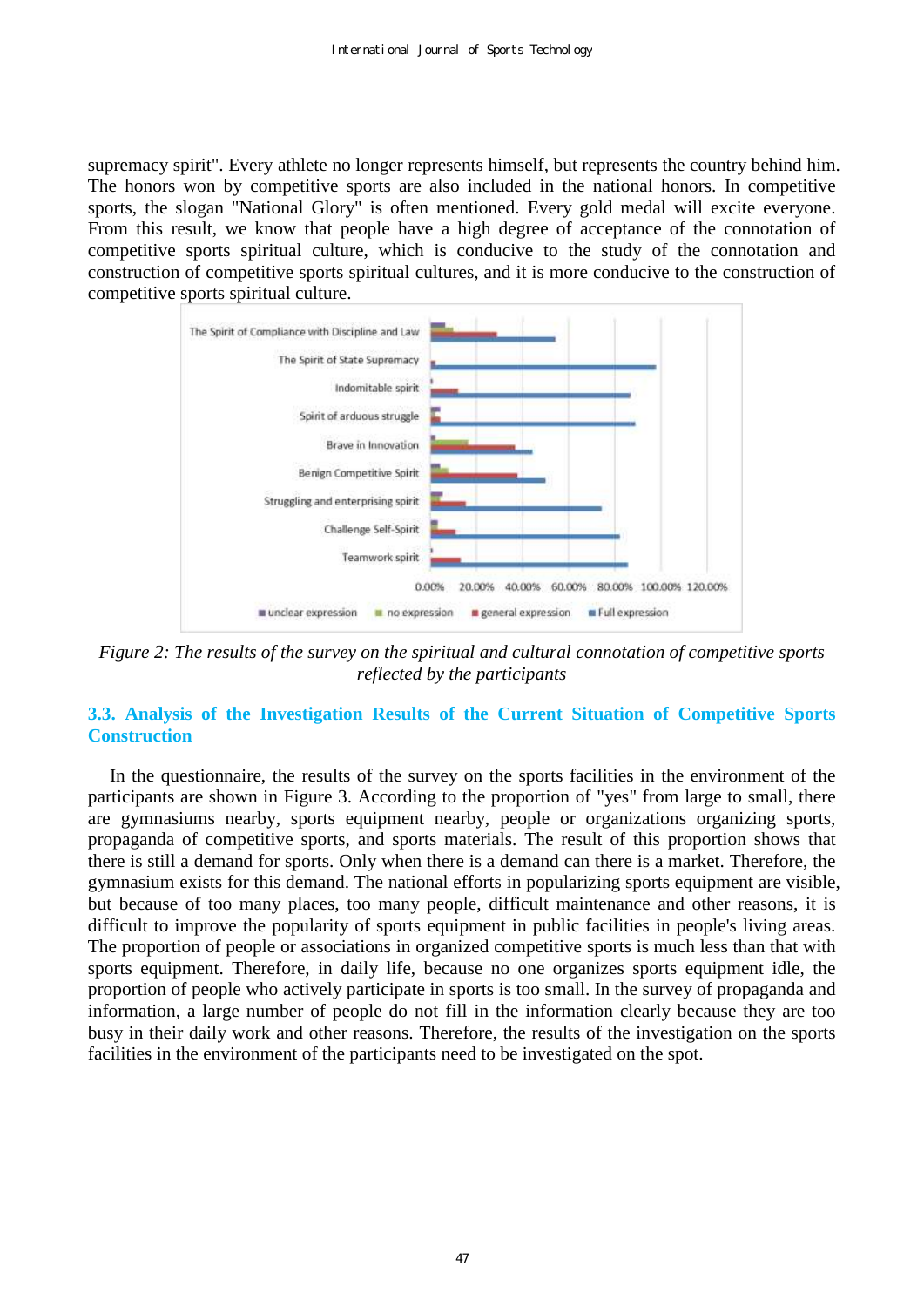

*Figure 3: The results of the survey on the sports facilities in the environment of the participants* 



*Figure 4: The number of respondents who answered yes in community, University and company surveys*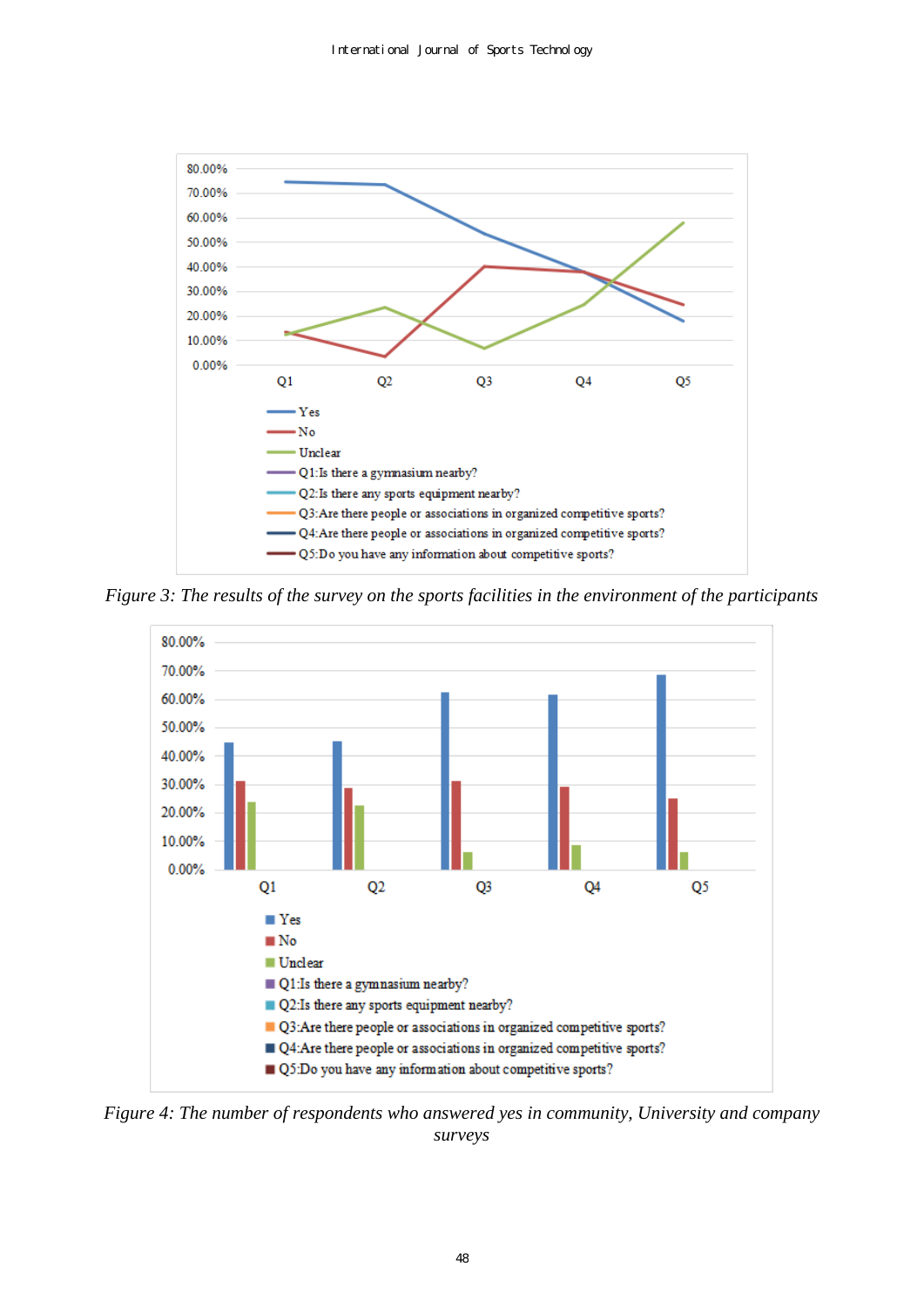In the questionnaire, the number of respondents who answered yes in community, University and company surveys is shown in Figure 4. The actual situation of sports facilities in nine randomly selected locations is shown in Table 1. Combining Tables 1 and 4, it can be seen that the situation of sports facilities in communities, universities and companies is very different. Colleges and universities generally have sports venues, including track and field, basketball, football, badminton, table tennis and other competitive sports venues. Sports equipment is also very professional. There are more professional physical education teachers. At a fixed time of the year, schools and student unions organize school-level and college-level sports competitions. There are also special sports student associations, such as basketball associations and badminton associations. There are libraries and specialized institutes of physical education in Colleges and universities. There are many propaganda and materials about competitive sports that can be read for free by students. There are usually gymnasiums near the company, and the customers are mainly white-collar workers working in the company. Because white-collar workers basically sit in the office, exercise less, and pay, so white-collar workers often receive professional education in the gym, with the least time to get the best exercise. In addition, most companies have a corporate culture, focusing on group building activities, and from time to time organize corporate sports events. The popularization of competitive sports and the construction of spiritual culture are a little worse than those in Colleges and universities, but much better than those in residential areas. In only one of the three districts, the neighborhood committees regularly organize the activities of the neighborhood committees, and there is sports equipment in the community square, each of which is introduced. But the other two communities only depend on individual consciousness, without any effective organization and propaganda. Therefore, colleges and universities in the construction of competitive sports hardware and spiritual culture in the actual situation is the best, followed by companies, and finally the community.

| Contents of the survey                                                  | communities    |                |                | company |                |                | universities |     |               |
|-------------------------------------------------------------------------|----------------|----------------|----------------|---------|----------------|----------------|--------------|-----|---------------|
|                                                                         | A              | B              | $\mathcal{C}$  | A       | B              | C              | A            | B   | $\mathcal{C}$ |
| Is there a gymnasium<br>nearby?                                         | <b>Yes</b>     | N <sub>0</sub> | Yes            | Yes     | Yes            | Yes            | Yes          | Yes | Yes           |
| Is there any sports<br>equipment nearby?                                | <b>Yes</b>     | Yes            | N <sub>0</sub> | Yes     | N <sub>0</sub> | Yes            | Yes          | Yes | Yes           |
| Are there people or<br>associations in organized<br>competitive sports? | <b>Yes</b>     | No             | N <sub>0</sub> | Yes     | N <sub>0</sub> | Yes            | Yes          | Yes | Yes           |
| Are there any<br>propagandists of<br>competitive sports?                | Yes            | N <sub>0</sub> | No             | Yes     | No             | No             | Yes          | No  | Yes           |
| Do you have any<br>information about<br>competitive sports?             | N <sub>0</sub> | No             | N <sub>0</sub> | No.     | N <sub>0</sub> | N <sub>0</sub> | Yes          | Yes | Yes           |

*Table 1: The actual situation of sports facilities in nine randomly selected locations* 

# **4. The Connotation and Construction of Spiritual Culture of Competitive Sports**

# **4.1. The Connotation of Spiritual Culture**

#### 1) Teamwork Spirit

In the development of competitive sports, there are more group sports besides individual sports.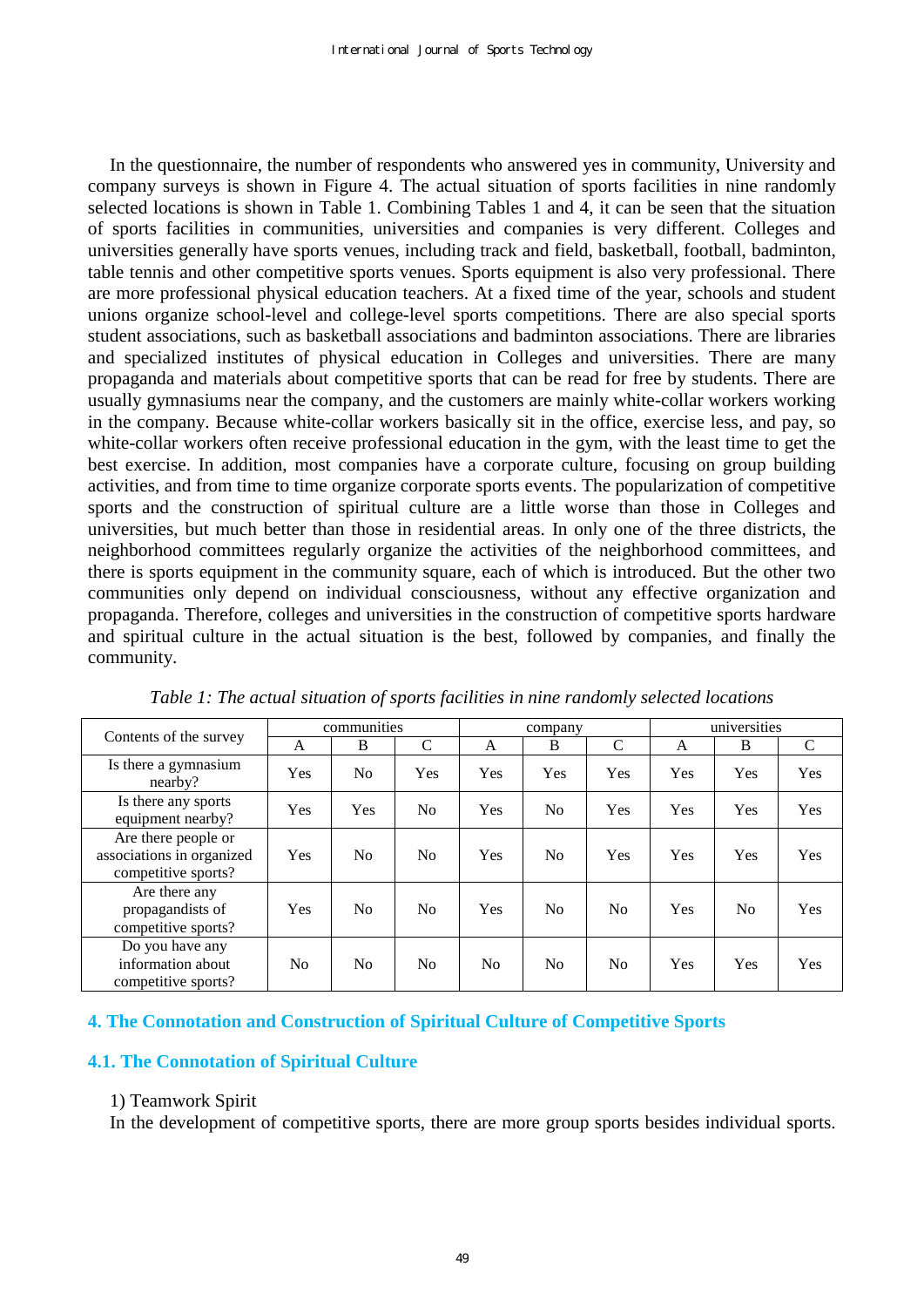Team sports are not only popular in various competitions, but also the most popular sports in everyday life, such as football and basketball. These group sports require unity and cooperation among the members, close coordination, through the efforts of all members to complete the requirements of the group sports, carry out collective confrontation, enhance the collective consciousness of participants, and make them have team spirit. In team sports, through the coordination and integration of different members and unity and cooperation to hone the will, can overcome the difficulties encountered in the game. In group sports, it is necessary to communicate with different people so as to enhance members' diplomatic ability. In team games, team tactics are very important. Only when each member carries out team tactics effectively, can he win the match [6]. After work, people organize a group sport with a group of friends in the stadium. While keeping fit, they can eliminate the pressure of work and alleviate bad moods, which can strengthen the feelings between friends. Even a group of strangers can become familiar with each other because of a group activity.

## 2) Challenge Self-Spirit

In the development of competitive sports, there are many individual sports. In personal projects, the process of how to make progress is the process of challenging oneself and constantly breaking through one's own limits. Progress in individual performance is the basic spiritual requirement of every athlete. Professional athletes' achievements in professional events such as the Olympic Games, if they can break records, can not only promote the development needs of athletes' sports career, but also can be included in the history of competitive sports, affecting the lives of athletes. The greatest charm of competitive sports lies in the word "competition". It is not only the competition between people, teams and teams, but also the competition between the present and the past. Only with the spirit of challenging oneself, can we make continuous progress on the premise of satisfying one's own development.

# 3) Struggling and Enterprising Spirit

The Olympic Games is the highest level of competitive sports at present. Its motto is "Faster, Higher and Stronger". The Olympic motto shows that the spirit of diligence and enterprising is the basic spiritual and cultural connotation of competitive sports. On the one hand, it advocates that athletes should do their best to fulfill the requirements of the competition, stick to the end and fight bravely. On the other hand, it advocates that in the face of various emergencies, they should use wisdom and strong will to solve various difficulties and overcome anxiety and tension and other psychological emotions. The spirit of hard work is not only the exclusive spirit of professional athletes, but also the outstanding quality that people should have. Take professional athletes as an example, learn their spirit of striving and enterprising, so that people can strive and make progress in daily life and get a better life.

The rules of competitive sports programs always carry out the principles of strictness, justice, fairness, etc., and can cultivate the spirit of obeying laws, fairness, justice and benign competition in the competitive sports in daily life 错误**!**未找到引用源。. Only in competitive sports can there be real fairness and justice. The rules of competitive sports have clear starting point and end point, strict rules and clear winning and losing boundaries. This ensures the standardization and regularity of competitive sports, and the results of the competition are convincing. Even if people disagree with the results, they can follow the rules and have evidence. The whole process of competitive sports embodies autonomy. Each participant can abstain from the competition or highlight himself without violating the rules of the competition 错误**!**未找到引用源。. In such a benign competitive environment, every event is conducted openly and transparently, which fully reflects the spirit of benign competition in competitive sports.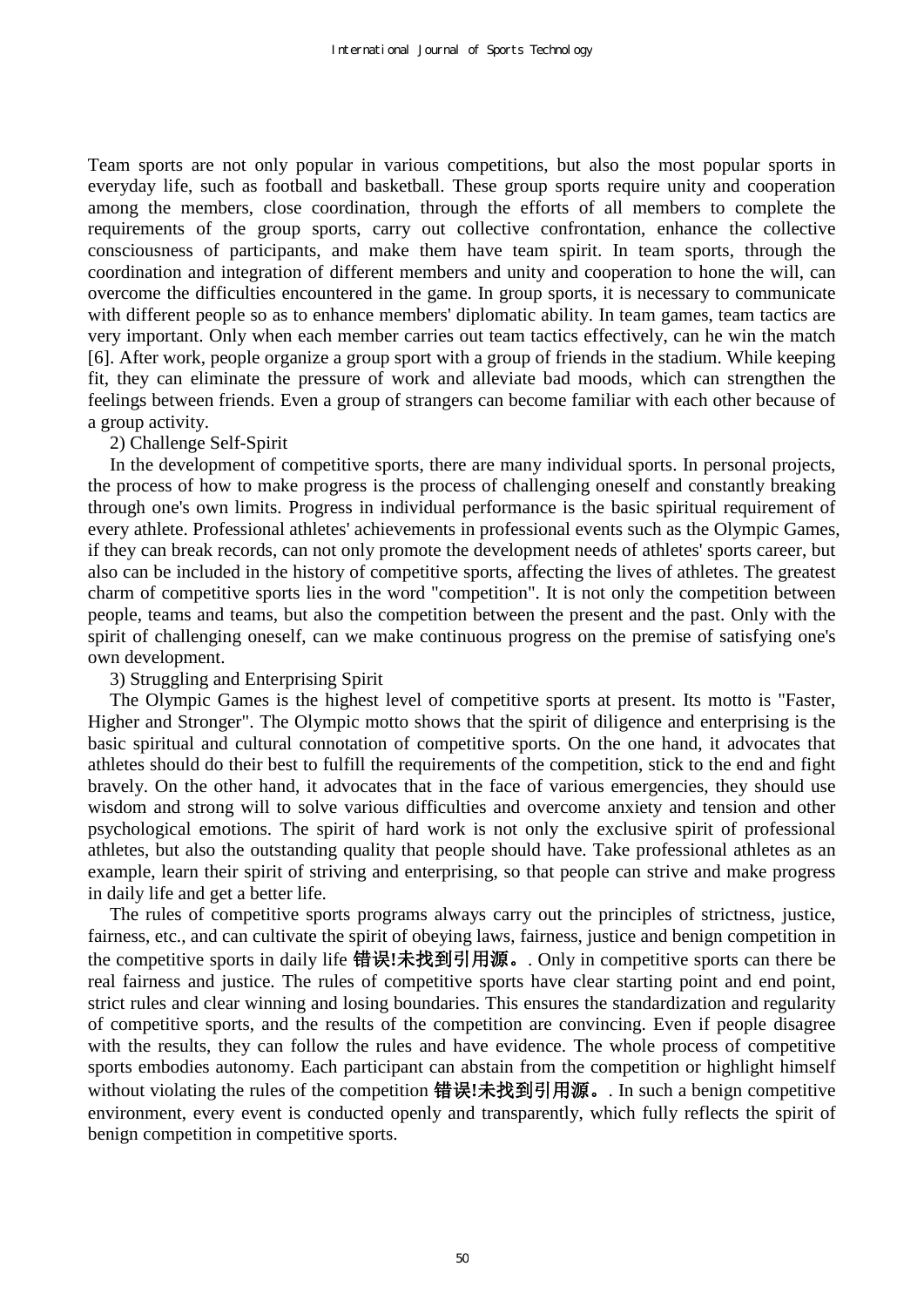## 5) Brave in Innovation

The content of competitive sports has been developed for a long time, so the whole development process of competitive sports is inseparable from innovation. Innovation is the driving force of development. With the continuous improvement of people's appreciation of competitive sports, the action of beauty, strength and speed in competitive sports is constantly innovated, the fierce degree of confrontation is constantly intensified, the rules and competition system of the whole sports project are constantly innovated, and the corresponding construction of competitive sports venues is constantly professional. With the development of standards, it keeps pace with the times, becomes more fashionable and accords with the aesthetics of the times 错误**!**未找到引用源。.

#### 6) Spirit of Arduous Struggle

The spirit of arduous struggle can enable athletes to persist in the dull training routine, constantly improve their competitions, or, under the temptation of the outside world, persist in their hearts and move forward steadfastly to their dreams. The spirit of hard struggle can also enable people to adhere to their beliefs and accomplish their own business in their work and life.

## 7) Indomitable Spirit

Whether in the athlete's career or in people's daily life, will constantly encounter difficulties, only with indomitable spirit can we face it with a relaxed mind when in trouble, and actively solve it, not discouraged, not give up.

# 8) The Spirit of State Supremacy

Every athlete wants to stand on the highest podium to receive the award, so that the national flag representing the country is raised. This is the highest ideal in every athlete's heart, which reflects the spirit of the supremacy of the country. In competitive sports, the enthusiasm for national glory can better reflect the patriotism of athletes. Especially in international competitions, not only athletes on the field, but also all the people in the audience, they put the country in the first place, shout for the country, fight for the country. In international competitions, their words, deeds and achievements represent not only themselves, but also the countries behind them. When the game won, not only they, but also all the people in the auditorium, their hearts were full of strong patriotism. Athletes at this time change their love for the country into practical action, strong sense of mission makes patriotism become the supremacy of the country, and national competitive sports supremacy plays a positive role in improving national cohesion, enhancing prestige and stabilizing society.

9) The Spirit of Compliance with Discipline and Law

In competitive sports, the spirit of abiding by law mainly refers to the spirit of abiding by competition rules and ethics. In the past competitive sports events, there were often violations of the rules and immoral events. For example, the use of prohibited drugs or stimulants in the competition venues leads to disqualification of athletes, confiscation of competition bonuses, and even dismissal and suspension [10]. These violations of competitive rules and immoral events not only become scandals of competitive sports, but also affect their fans, which also become social scandals in the form of violence, violations and other forms. Therefore, the spirit of abiding by discipline and law is the cornerstone of the spiritual and cultural connotation of competitive sports. In competitive sports events, it is necessary to clarify the process of the event, abide by the rules of the event, and specify rules for dealing with violations of the rules of the game and immoral incidents, so as to strictly and conscientiously implement them. In daily life, people learn legal knowledge and various rules and regulations, consciously abide by laws and regulations, and establish law-abiding consciousness. Only when everyone abides by the law, can social stability be ensured.

#### **4.2. Construction of Spiritual Culture of Competitive Sports**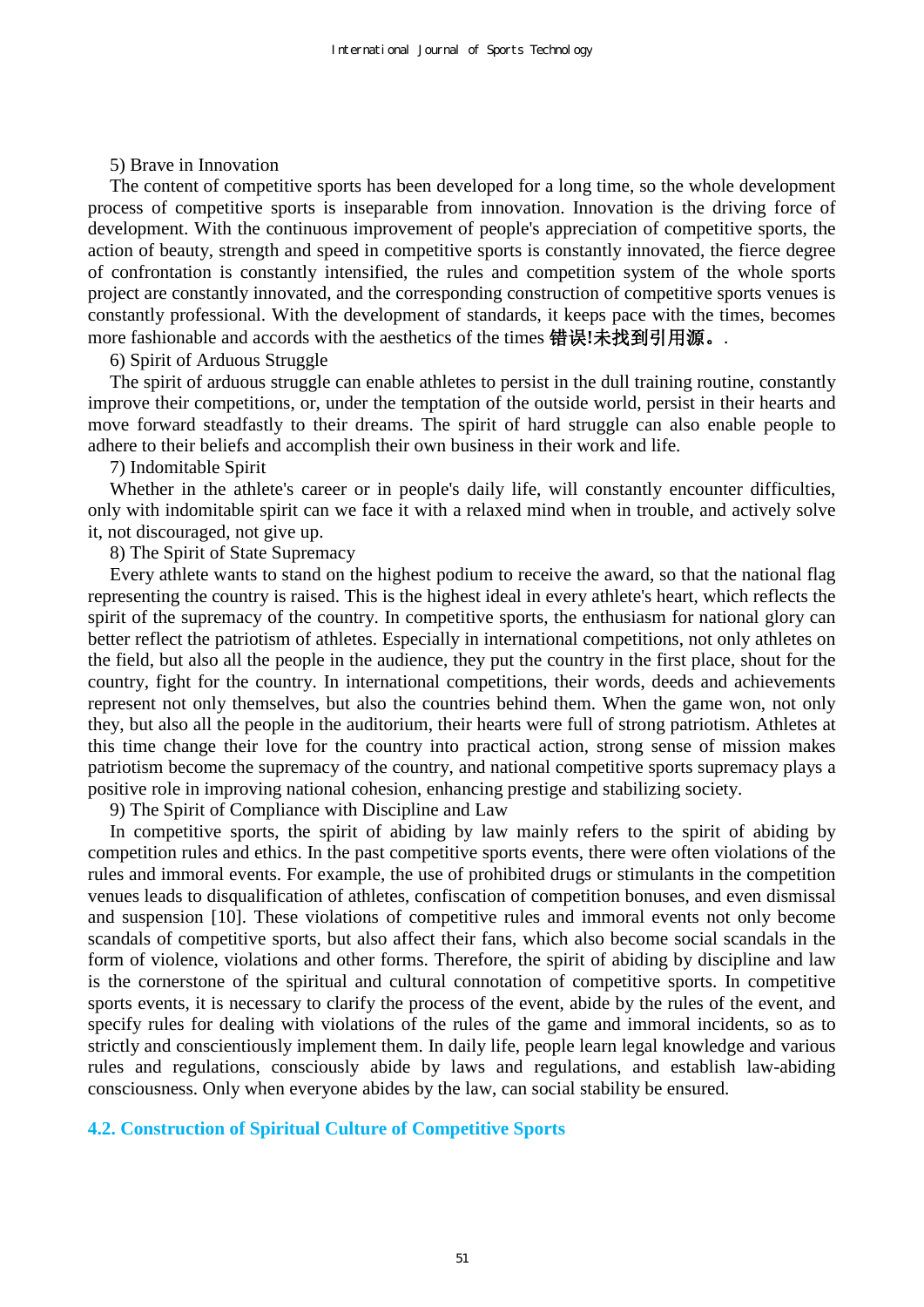With the development of China's competitive sports under the socialist economic system, it gradually presents the requirements of international, market, business and profession. Therefore, the spiritual culture of competitive sports has the characteristics of the times. Not divorced from the unique value of competitive sports, according to the construction of spiritual civilization with socialist characteristics of our country, it can be inherited, revised and perfected. Therefore, cultural construction through improving the spiritual and cultural connotation of current competitive sports can help athletes cultivate good mental state, establish correct outlook on life and values, and better improve the performance of Chinese competitive sports. By using athletes' examples, the spiritual culture of competitive sports will be introduced into people's daily life, and the core values of socialism will be cultivated, so as to contribute to the construction of socialist spiritual civilization.

In the process of building Chinese competitive sports spiritual culture, we will integrate construction into development, strengthen publicity and education, increase learning and practice activities, accelerate the construction of competitive sports hardware facilities, and clarify the leading position of competitive sports spiritual culture. By studying the connotation and construction of spiritual culture of competitive sports, we can accelerate the actual development of competitive sports and become an important part of the construction of spiritual civilization with socialist characteristics. The details are as follows:

1) Integrating Construction into Development

The spiritual and cultural construction of competitive sports in China is a long-term process. To bring the spiritual and cultural construction of Chinese competitive sports into the development of competitive sports, it is necessary to combine national policies, economic benefits and laws and regulations according to the spiritual and cultural connotation of competitive sports. The binding force of law is used to construct the incarceration layer of competitive sports spiritual culture and standardize the behavior of competitive sports talents. We should adopt strict rules and regulations, independent referees or arbitration bodies, promote fair and fair implementation of competition rules, and have corresponding regulations on objections to results and penalties for violations. In addition to the formation of a written system, it is also necessary to regularly train employees in each position.

2) Strengthen Publicity and Education

In the past, it was mainly through traditional media such as newspapers and television stations. Through various new media channels, increase the propaganda of the spiritual and cultural connotation of Chinese competitive sports, and promote positive energy. Organizations of various competitive sports events use the Internet to set up exclusive websites for the construction of competitive sports spiritual and cultural content, disseminate the connotation of competitive sports spiritual and cultural content on various network platforms, and let the masses accept the content of competitive sports spiritual and cultural connotation through news reports and network platforms. In addition, media workers should also pay attention to the trend of social public opinion. They should not allow illegal and immoral phenomena in competitive sports to spread maliciously, put an end to incorrect attitudes towards such phenomena on the Internet, and guide the correct moral atmosphere and public opinion.

3) Increase Learning and Practice Activities

In the selection of advanced athletes in competitive sports, set up model models, and vigorously publicize the athletes' advanced deeds and spirit, using the effect of this example, we will guide the masses to learn advanced and strive for advanced trends. Through understanding the model of competitive sports demonstration, the enthusiasm of athletes and the masses to participate in the spiritual and cultural construction of competitive sports has been enhanced. Institutions at all levels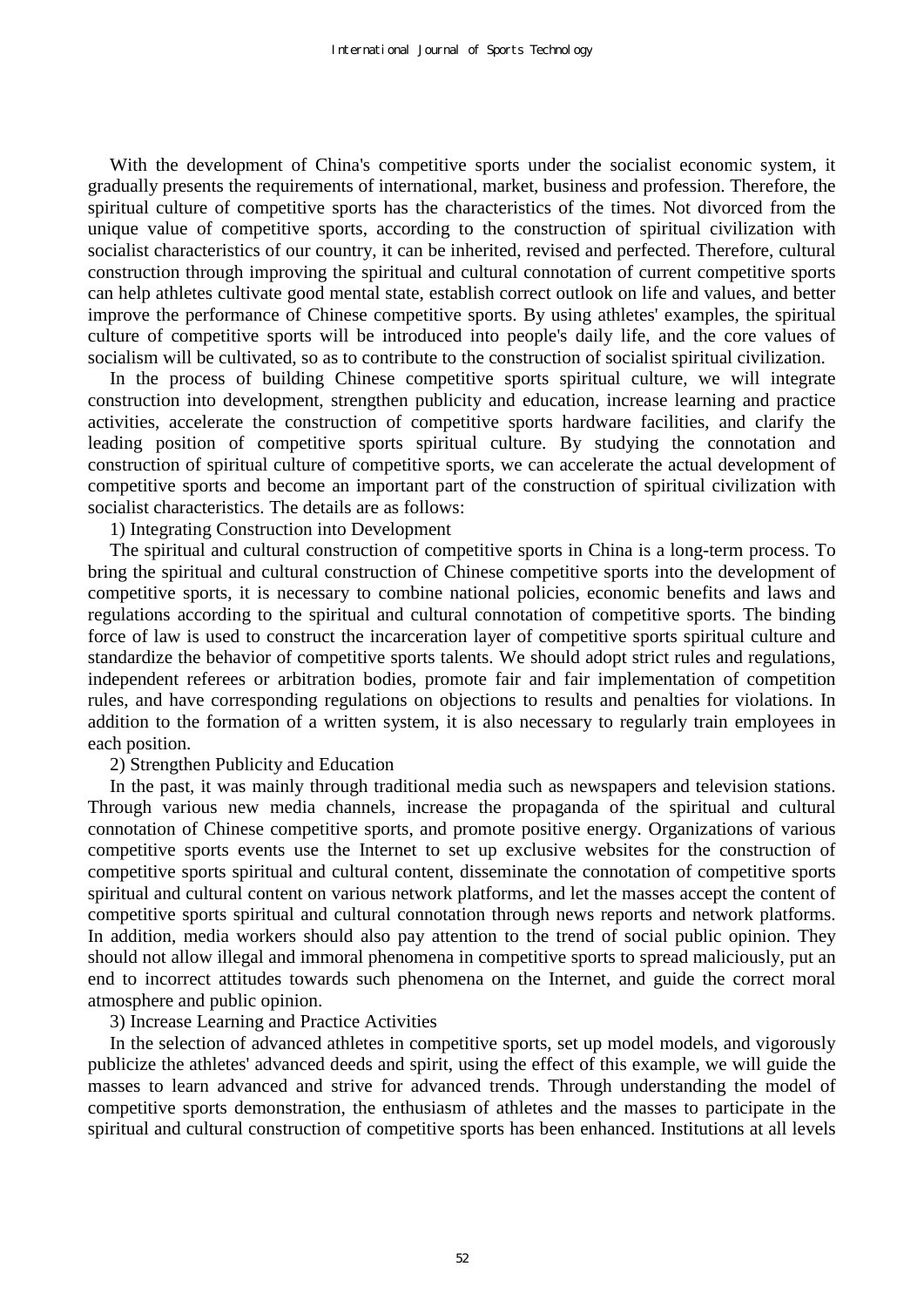responded positively by holding competitive sports activities regularly to improve work efficiency and provide support for the masses to participate in the practice of the construction of competitive sports spiritual and cultural activities.

4) Speed up the Construction of Hardware Facilities for Competitive Sports

In the promotion and popularization of competitive sports, the most effective sports items are those which do not require high equipment and venues. The hardware environment of competitive sports promotes the formation of competitive sports spiritual culture. Therefore, in order to achieve the large-scale promotion and popularization of competitive sports and build the spiritual culture of Chinese competitive sports, we must first build a good hardware environment of competitive sports, such as the construction of sports equipment in residential areas, the construction of specialized sports venues and so on. In the construction of hardware environment, slogans can be written on sports equipment, front and other places, and portraits of advanced athletes can be drawn. It plays an inspiring role and promotes the construction of competitive sports spiritual culture.

5) Make Clear the Leading Position of Spiritual Culture of Competitive Sports

Because the construction of Chinese competitive sports spiritual culture is a long-term process, each organization is related to the construction of competitive sports spiritual culture. We should clearly establish the leading position of this construction content and fully recognize the importance of building competitive sports spiritual culture. Through formulating the correct direction and perfect policy, according to the corresponding organizational leadership responsibility to build competitive sports spiritual culture, affecting the moral quality of the broad masses.

## **5. Conclusions**

On the basis of literature research and expert consultation, this paper has understood the origin and spiritual and cultural connotation of competitive sports in the past. By means of questionnaire and field investigation, combined with the spiritual and cultural connotations of competitive sports, this paper analyzed the current situation of people participating in competitive sports in their daily life, their understanding of the spiritual and cultural connotations of competitive sports, and the current situation of competitive sports construction in their environment. Based on the requirements of the current era for the development of competitive sports and without departing from the unique value of competitive sports, this paper studies the connotation and construction of the spiritual culture of current competitive sports, discusses the value of competitive sports from the aspects of education, politics, economy, fitness and entertainment, and summarizes the spiritual culture of competitive sports. And from the current questionnaire and the results of the field survey, it analyses how to build the spiritual culture of competitive sports.

As can be seen from this questionnaire, there is not much understanding of the spiritual and cultural aspects of competitive sports. After propaganda and explanation, everyone has a high degree of acceptance of the spirit of competitive sports culture, which is conducive to the study of the connotation and construction of competitive sports spiritual culture. It is more conducive to the construction of competitive sports spiritual culture. In the construction of competitive sports hardware environment is still good, the popularity of sports equipment and venues is not low, but lack of effective organization, it is difficult to effectively carry out competitive sports activities in the long run. Therefore, it is necessary to construct the spiritual culture of competitive sports. By integrating the construction into the development, strengthening publicity and education, increasing learning and carrying out practical activities, speeding up the construction of hardware facilities of competitive sports and clarifying the leading position of spiritual culture of competitive sports.